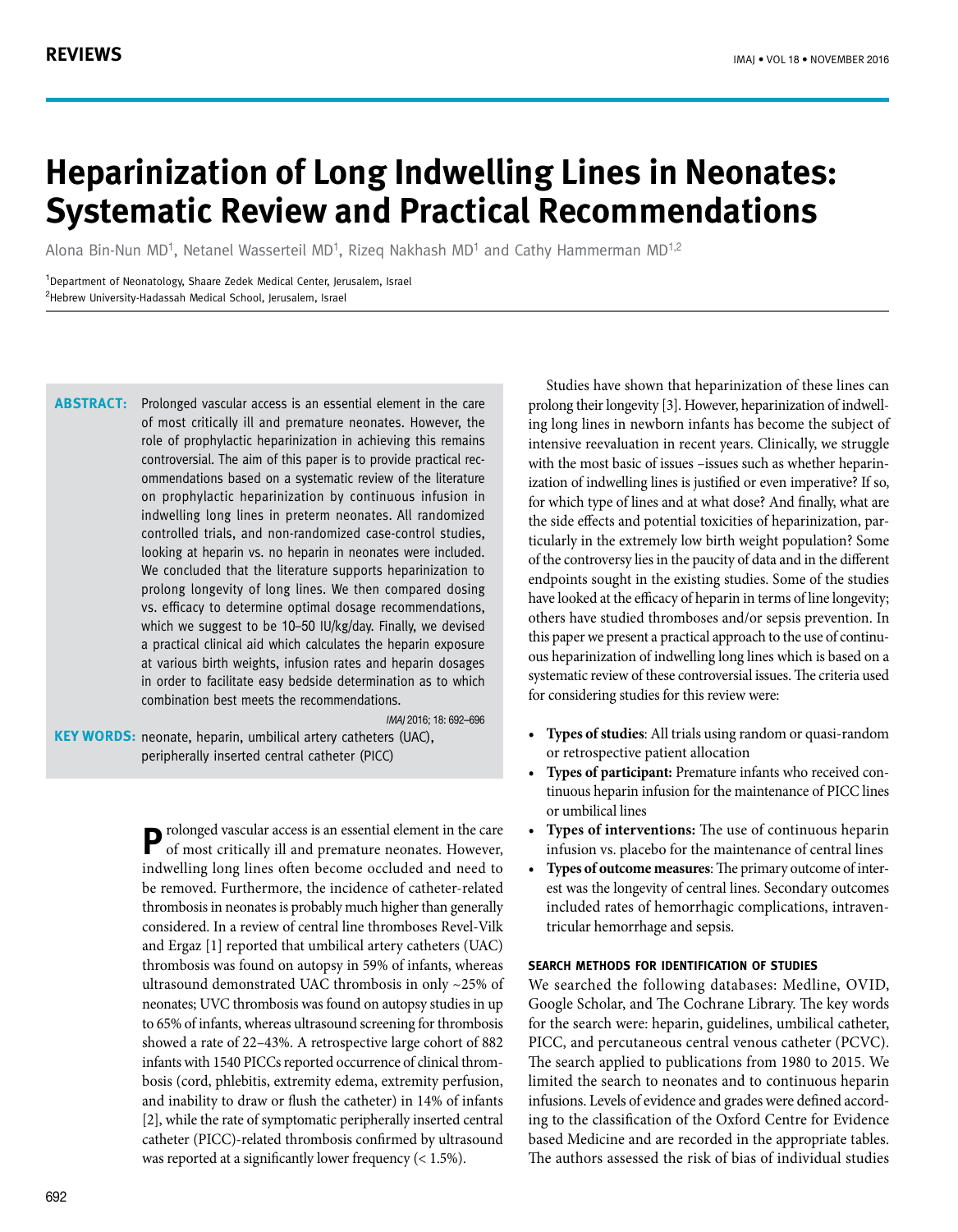(e.g., adequacy of randomization, blinding, completeness of follow-up). The principal summary measure was the risk ratio for catheter occlusion.

Using the above keywords in a Medline search, 151 references were retrieved of which 36 were potentially relevant. Three of these were earlier versions of reviews that were subsequently updated and the most recent versions were included. One study was published in Chinese and we had access only to the English abstract. Two studies were retrospective reviews rather than randomized prospective trials. In Google Scholar, a similar search retrieved 85 references, of which 25 were potentially relevant. Others were eliminated because they did not include line longevity data, they dealt with intermittent flushes rather than continuous infusions, or they compared different catheter types or insertion sites. In addition, we searched references cited in relevant articles. We limited the search to neonates and to continuous heparin infusions (i.e., to the exclusion of lines treated with heparin flushes, studies dealing with routine peripheral intravenous infusions, and studies of therapeutic heparinization in the treatment of thrombi). Based on our review, we concluded that the current state of the art supports heparinization of long lines in neonates. We then developed a new clinical approach to the administration of heparin in long lines in the Neonatal Intensive Care Unit.

#### **Umbilical artery catheters**

In a systematic Cochrane review, Barrington [3] documented that heparin infusion effectively decreased the incidence of UAC occlusion although it did not affect the frequency of aortic thromboses. There were no statistically significant adverse outcomes noted. He searched for randomized and quasi-randomized clinical studies of line heparinization in either term or preterm infants and identified and analyzed six randomized controlled trials of which we chose to include four (n=253) [Table 1] [4-7]. We excluded two trials: one study [8] because it looked at continuous heparin infusion vs. intermittent heparin flushes rather than placebo, and a second because it looked exclusively at the effect of heparin on the occurrence of intraven-

**Table 1.** Summary of studies of heparinization of umbilical artery catheters

| <b>Study</b>                                       | <b>Population</b> | <b>Heparin</b><br>dose | Grade of<br>evidence | <b>Catheter occlusion</b> |
|----------------------------------------------------|-------------------|------------------------|----------------------|---------------------------|
| Ankola [4]                                         | 30 infants, not   | 0.25                   | 1 <sub>b</sub>       | 2/15 (H) vs. 11/15 (C)    |
| 1993                                               | blinded           | IU/ml                  |                      | RR 0.18 (0.05, 0.68)      |
| David [5]                                          | 50 infants.       | 1.0                    | 1 <sub>b</sub>       | 3/23 (H) vs. 15/26 (C)    |
| 1981                                               | randomized        | IU/ml                  |                      | RR 0.23 (0.07, 0.68)      |
| Rajani [6]                                         | 62 infants.       | 1.0                    | 1 <sub>b</sub>       | 4/32 (H) vs. 19/30 (C)    |
| 1979                                               | randomized        | IU/ml                  |                      | RR 0.20 (0.08, 0.51)      |
| Horgan [7]                                         | 111 infants.      | $0.46 - 3.4$           | 3a                   | 2/59 (H) vs. 10/52 (C)    |
| 1987                                               | quasi-randomized  | IU/kg/hr               |                      | RR 0.18 (0.04, 0.77)      |
| $H =$ heparin, $C =$ control, $RR =$ relative risk |                   |                        |                      |                           |

tricular hemorrhage and hemostatic variables and did not report data on line longevity. We did, however, include two additional studies although their methodology did not completely match our search criteria. In the Horgan study [7] the randomization was problematic. They compared infants from four neonatal units with different heparin protocols. Again, although not ideal, we elected to include these data because of the overall dearth of meaningful data from well-designed studies.

We calculated the overall relative risk (RR) of umbilical catheter occlusion prior to removal to be 0.18 (0.09, 0.32, *P* < 0.001). These studies are summarized in Table 1.

#### **PICC lines/Umbilical venous catheters**

Previous studies have differentiated between peripherally inserted central venous catheter (PICC lines) and umbilical catheters. Randolph et al. [9] found that heparin (administered intermittently or as a continuous infusion) was effective in the prevention of peripheral arterial catheter complications but not for venous catheter complications. It can be hypothetically argued that data derived from umbilical artery catheters cannot be directly extrapolated to PICC lines, as the size of the catheters (internal diameter) used for umbilical arterial access is larger than that used for PICC placement. In addition, the more rapid flow patterns in the aorta, where umbilical arterial catheters are usually placed, differ from the relatively sluggish circulatory states of the venous system in which PICC lines are placed, thus potentially rendering PICC lines at even higher risk for occlusion.

As such, a series of studies looking specifically at heparinization of PICC lines has been published and analyzed in a Cochrane review [10]. This review identified four relevant randomized trials. Three of these trials [11-13] were determined to be of adequate methodology to meet the eligibility criteria. We identified and included four additional studies published after the Cochrane review [14-17] [Table 2].

The Betremieux study was excluded from the Cochrane review [10] because of methodological flaws. In this study, the infants were randomized to heparin or control at the time of insertion of umbilical catheters. If they later needed a PICC line, they were kept in the original treatment group without further randomization. Four infants had multiple catheter insertions and separate data were not available for the first catheter. Given the theoretical difficulties with the Betremieux study described above, we excluded it from our analysis as well. Heparin significantly reduced the risk of catheter occlusion (*P* < 0.0001). Despite the overall reduced risk of catheter occlusion, there was no statistically significant difference in the duration of catheter patency. This could be due to a higher incidence of elective catheter removals in neonates with completion of therapy in the heparin group (63% vs.  $42\%, P =$ 0.002). There were no statistically significant differences in the risk of thromboses [RR 0.93, 95% confidence interval (95%CI)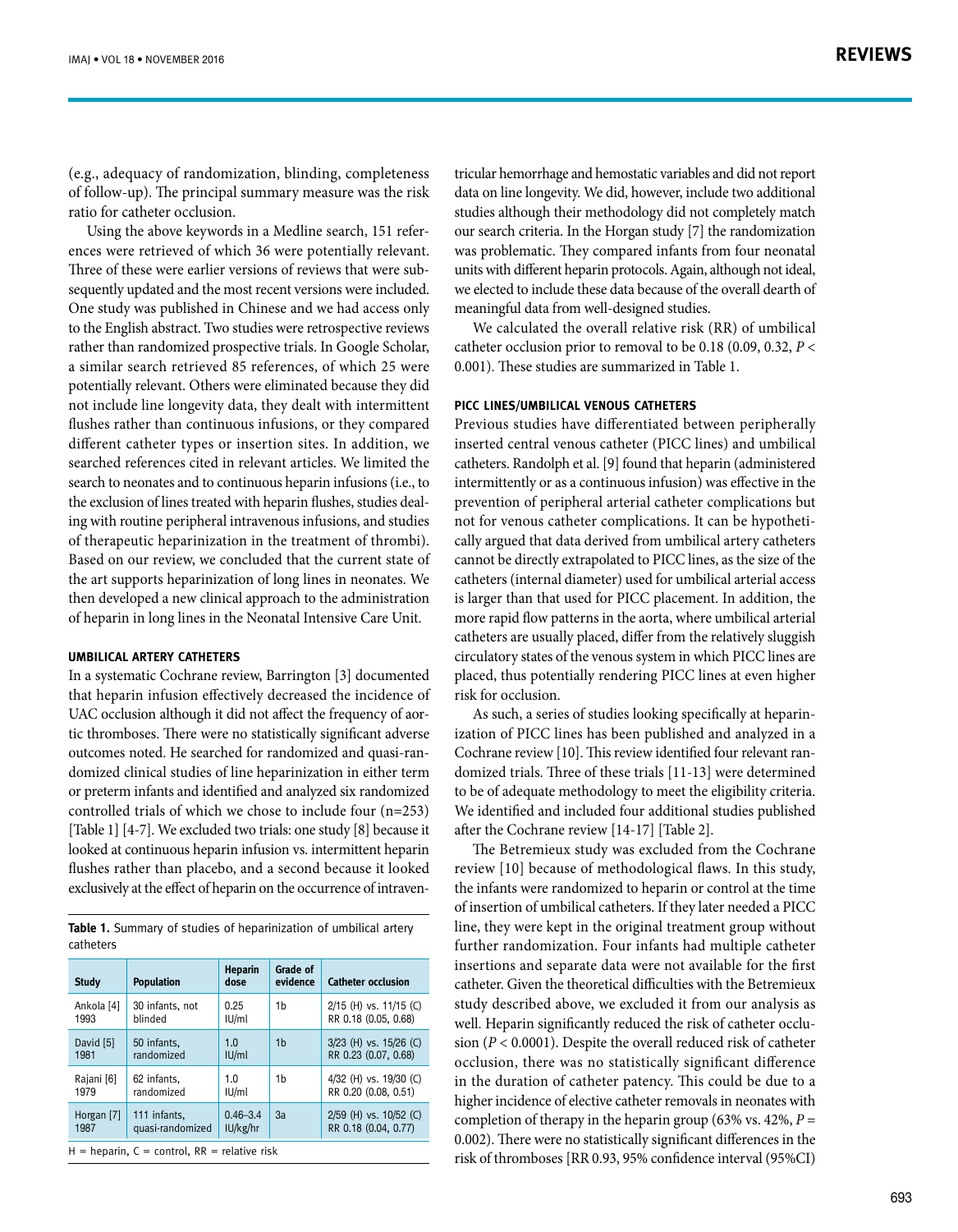|                           | <b>Table 2.</b> Summary of PICC line heparinization studies |                                                                                         |                      |                                                                                                                                                                                                                              |  |
|---------------------------|-------------------------------------------------------------|-----------------------------------------------------------------------------------------|----------------------|------------------------------------------------------------------------------------------------------------------------------------------------------------------------------------------------------------------------------|--|
| <b>Study</b>              | <b>Population</b>                                           | Heparin dose                                                                            | Grade of<br>evidence | <b>Outcome</b>                                                                                                                                                                                                               |  |
| Shah [11]<br>2007         | Multicenter<br>(4 NICUs)<br>$H: n=100$<br>$C: n=101$        | 0.5 IU/kg/hr                                                                            | 1 <sub>b</sub>       | Catheter occlusion: 6 vs. 31% ( $P = 0.001$ )<br>Elective catheter removal after therapy completed: 63 (H) vs. 42% (C) ( $P = 0.002$ )<br>Increased duration of catheter usability in the heparin group ( $P \nless 0.005$ ) |  |
| <b>Birch</b> [12]<br>2010 | $H: n=118$<br>$C: n=125$                                    | $0.5$ IU/ml                                                                             | 1 <sub>b</sub>       | Catheter occlusion: 5/118 (H) vs. 3/125 (C)<br>RR 1.76 $(0.48 - 6.56)$ $(P = 0.42)$<br>Reduction in incidence of catheter-related sepsis                                                                                     |  |
| Kamala [13]<br>2002       | $H: n=36$<br>$C: n=32$                                      | 1.0 IU/ml                                                                               | 1 <sub>b</sub>       | Trend to decreased catheter occlusions (14% vs. 23%, $P = 0.4$ ) and increased elective catheter removal after<br>completion of therapy (63% vs. 48%, $P = 0.3$ ) in heparin-exposed infants                                 |  |
| Klenner [14]<br>2003      | $H: n = 145$<br>$C: n = 151$                                | $0.5$ IU/ml                                                                             | 1 <sub>b</sub>       | Duration of catheter patency longer in heparin group (33.8 vs. 26.4 hr) ( $P = 0.001$ )<br>Outcomes reported per catheter                                                                                                    |  |
| Uslu [15]<br>2010         | $H: n=118$<br>$C: n=121$                                    | 0.5 IU/kg/hr                                                                            | 1 <sub>b</sub>       | Duration of catheter patency 12.4 $\pm$ 4.5 (H) vs. 9.7 $\pm$ 4.0 (C) days (P < 0.0001)<br>Less catheter occlusions with heparin:<br>23 (19.5%) vs. 55 (45.5%)<br>RR 3.44, 95%Cl 1.92-6.44 ( $P \triangleleft 0.0001$ )      |  |
| Isemann<br>$[16]$<br>2012 | $H: n=189$<br>$C: n=188$                                    | 0.25 IU/ml (if $\rightarrow$ 100 ml/kg/day)<br>or 0.5 IU/ml (if $\left($ 100 ml/kg/day) | 3a                   | Retrospective<br>Heparin minimized occlusion and other complications although median catheter duration and complication<br>rates did not differ                                                                              |  |
| Tang [17]<br>2011         | $H: n=83$<br>$C: n=40$                                      | $0.5$ IU/ml                                                                             | 3a                   | Retrospective<br>Catheter obstruction (5% vs. 20%), catheter-tip colonization (2% vs. 18%), and CLABSI were significantly<br>lower in the heparin (0) group than in the control group (5) ( $P \nless 0.05$ )                |  |

PICC = peripherally inserted central venous catheter, H = heparin, C = control, RR = relative risk, 95%CI = 95% confidence interval, CLABSI = central line-associated bloodstream infection

0.58–1.51], catheter-related sepsis (RR 0.82, 95%CI 0.43–1.57), or extension of intraventricular hemorrhage (RR 0.50, 95%CI 0.19–1.28) between the two groups. Studies evaluating the heparinization of PICC lines are summarized in Table 2.

We identified one study that looked at heparinization of umbilical venous catheters. Unal et al. [18] in a prospective study of term neonates infused heparin (n=19) (0.5 IU/ml) or placebo (n=27) at a rate of 1 ml/hr and found no difference in the incidence of thromobosis 1, 3 or 5 days after catheter insertion.

#### **Sepsis**

Studies have shown an association between catheter-related sepsis and thromboses [19]. Thus, it is theoretically possible that heparinization may also reduce the incidence of catheterrelated sepsis. This has been reviewed in several studies. Birch and co-authors [12] reported, in a double-blinded study that included 210 infants, a significant reduction in culture-positive catheter-related sepsis in those infants with heparinized lines as compared to those without heparin ( $P = 0.04$ , RR 0.57, 95%CI 0.32–0.98). In contrast, other smaller line heparinization studies that reported sepsis as a secondary outcome [11,13] found no difference in the incidence of sepsis with or without heparin. When we combined the data from these three studies, there was a trend towards less sepsis in the heparin-exposed infants which did not reach statistical significance (RR 0.70, 95%CI 0.4–1.1, *P* = 0.13].

#### **Potential adverse effects**

There is a theoretical concern regarding a potential increase in the incidence of intraventricular hemorrhage (IVH) secondary to heparin administration [20-23]. In actuality, however, no increase in the appearance of new IVH between the heparin and no-heparin group (RR 0.50, 95%CI 0.19–1.28) was reported by Kamala et al. in 2002 [13] or by Birch et al. in 2010 [12]; Shah and team in 2007 [11] reported no new or extension of hemorrhage in any of their patients. Chang et al. [20] studied the effect of heparin on bleeding tendencies and IVH and also found no effect on the incidence of IVH or on severe IVH (grades 3-4).

#### **Heparin dose**

While some of the literature reports heparin dosing as a concentration (IU/ml), other studies report a total daily dose as IU/kg/ day. In order to develop a unified practical approach, existing data must first be transformed into a consistent format. For this purpose, we chose to view the data based on the total daily heparin dose per kilogram.

In five of eight studies reporting the total heparin dose/kg/ day, the total daily dose ranged between ~100 and 200 IU/kg/ day [Table 3]. In most studies in which the total heparin dose was not reported, heparin was administered at a rate of 1 IU/ ml. Assuming that the infants received between 100 and 150 ml/kg/day, we surmise that the total heparin dose in most of these studies was also within the range of 100–150 IU/kg/day.

As can be seen in Table 3, there were four studies that reported a lower mean total daily heparin dose of 12–50 IU/kg/ day. Even at these lower doses, heparin was found to prolong catheter patency without significant adverse outcomes. Studies of both PICC lines and umbilical catheters were involved in the high as well as the low dosing regimens.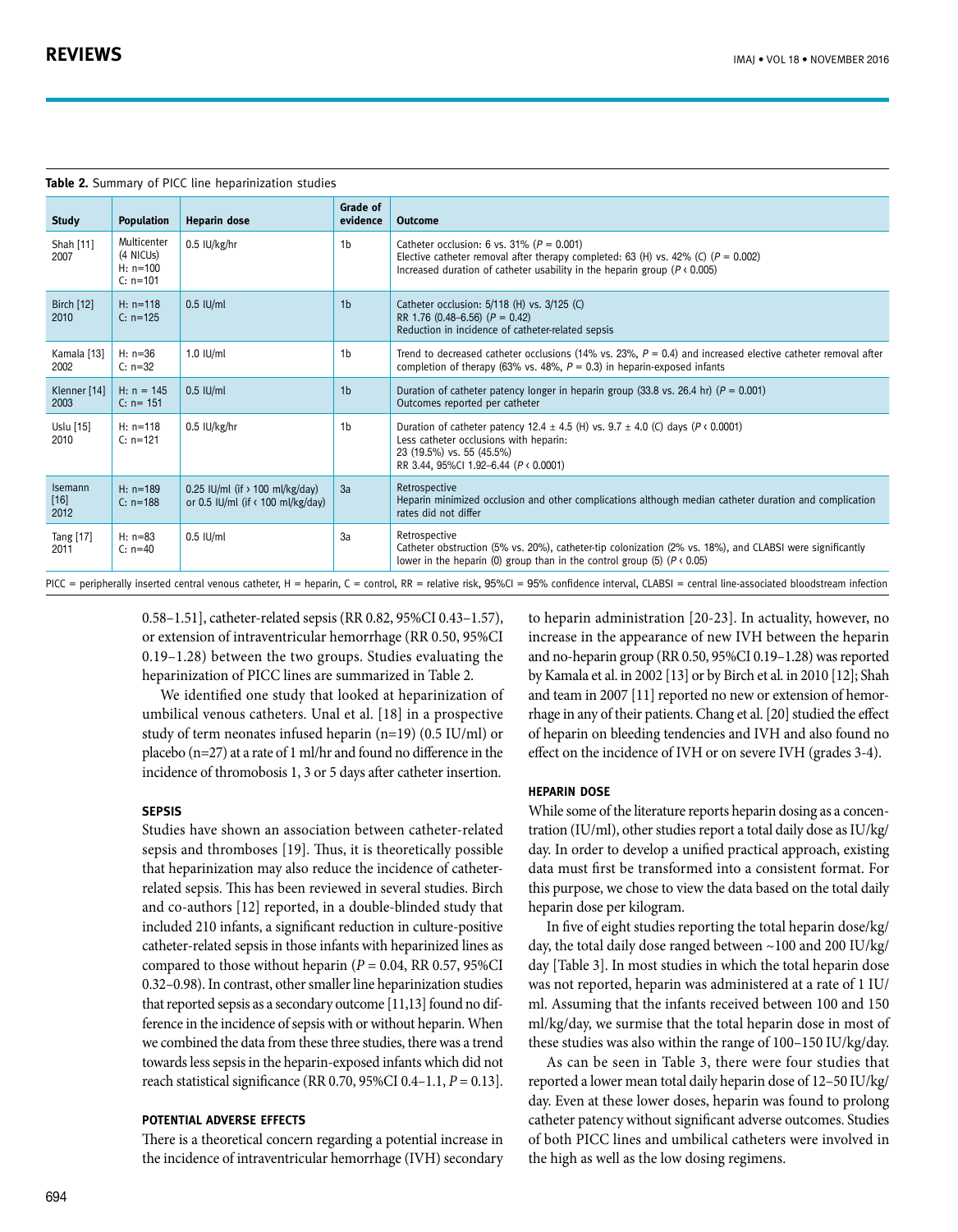|  |  |  |  |  |  |  |  | Table 3. Total daily heparin doses in IU/kg/day (where reported) |
|--|--|--|--|--|--|--|--|------------------------------------------------------------------|
|--|--|--|--|--|--|--|--|------------------------------------------------------------------|

|              | <b>Total daily heparin dose</b>       |
|--------------|---------------------------------------|
| Chang [20]   | 100 IU/kg/day                         |
| Bosque [8]   | 80-220 IU/kg/day (mean 120 IU/kg/day) |
| Kamala [13]  | 100 IU/kg/day                         |
| David [5]    | 125-200 IU/kg/day                     |
| Rajani 61    | 100-200 IU/kg/day                     |
| Ankola [4]   | 25-50 $IU/kg/day$                     |
| Horgan [7]   | 21 IU/kg/day                          |
| Shah [11]    | 12 IU/kg/day                          |
| Klenner [14] | 30 IU/kg/day                          |

Perhaps the only study that looked specifically at different levels of prophylactic heparin dosing in the neonatal population was that of Moclair and Bates [24]. Heparin at 0.1, 0.25, 0.5 and 1 IU/ml was added to total parenteral nutrition (TPN) infusions delivered through peripheral veins, and the survival time of the infusions was determined. For infusion sites receiving heparinized fluids, the relative risk of failure decreased and the median survival time increased as the heparin concentration increased, with a maximal effect at a heparin concentration of 0.5 IU/ml (*P* < 0.001). No incremental advantage was observed with heparin at doses above 0.5 IU/ml.

Both Cochrane reviews concluded that the prophylactic use of heparin for PICC lines and for umbilical artery catheters allows a greater number of infants to complete their intended use (complete therapy) by reducing occlusion. Although several of the PICC line studies that we reviewed used heparin doses that were similar to those used in the umbilical artery studies and demonstrated similar efficacy, the 9th American College of Chest Physicians consensus conference on antithrombotic therapy for neonates with central venous access devices (PICC lines) recommended maintenance of catheter patency through the use of unfractionated heparin at a continuous infusion rate of 0.5 IU/kg/hr, which would provide a total daily dose of 12 IU/kg/day. For neonates with umbilical artery catheters, they suggested prophylaxis with a heparin concentration of 0.25–1 IU/ml, which they suggest should yield a total daily heparin dose of 25–200 IU/kg/day to maintain patency [25]. Given the theoretical arguments that PICC lines may be at increased risk, it seems somewhat counterintuitive to recommend a lower dose for these lines. Thus, given a reasonable level of consensus derived from other PICC line studies, we feel that developing a separate set of recommendations for different types of lines is not supported by the literature and would be clinically confusing and therapeutically unnecessary.

After reviewing the literature, we sought to develop a unified, practical approach towards prophylactic heparin dosing that would take into account the above data, minimize risk and optimize efficacy. As seen in Table 3, the neonatal studies naturally divide into two groups, which we can define as high (~80–200 IU/kg/day) and low dose regimens (< 50 IU/kg/day). Both doses have shown efficacy and neither has been associated with significant adverse effects. In an effort to optimize efficacy while minimizing risk, we conclude that the lower total daily dose of between 10 and 50 IU/kg/day (0.5–2 IU/ kg/hr) would best meet these needs. Of note, the American College of Chest Physicians recommended a daily dose of 12 IU/kg/day for PICC line prophylaxis and a daily heparin dose range of 25–200 units/kg per day for umbilical artery prophylaxis. Both of these recommendations are consistent with our recommendation of 10 to 50 IU/kg/day, although they overlap at different ends of the spectrum.

We then devised a practical clinical aid which calculates the heparin exposure infant weights from 500 to 4000 g, at infusion flow rates ranging from 0.5 to 4 ml/hr with continuous heparin infused at three different dosing regimens: 0.5 IU/ml, 0.25 IU/ml, and 0.5 IU/kg/hr in order to facilitate easy bedside determination as to what combination best meets the recommendations. [These recommendations have been consolidated in a table which is available on request from the corresponding author.]

#### **Methodological limitations**

Of note, all of these studies are characterized by heterogeneity in both methodology and endpoints, thus precluding definitive meta-analyses of the effect of heparin on the longevity of long indwelling lines. Most studies confined themselves to the first catheter, while others used the same initial randomization for several catheters.

Study endpoints can be confusing as well. Line longevity has been studied and defined either as the presence or absence of line occlusion or the ability to infuse through the line for the prescribed duration for which it was intended. While sometimes overlapping, these endpoints can at times be quite different, for example when a line is electively removed for completion of therapy.

Furthermore, only one study compared different dosages, and no studies compared different types of lines. Thus, any unified recommendations must cull and combine data derived from different studies.

### **Summary of evidence and conclusions**

Although many aspects of long line heparinization in neonates remain controversial, we believe that this review resolves several important issues and brings them to a new, unified and practical clinical application. Most importantly, there are quite definitive data indicating that heparinization decreases catheter occlusions without increasing intraventricular hemorrhage or other adverse effects based mostly on high quality randomized controlled trials. However, there is no decrease